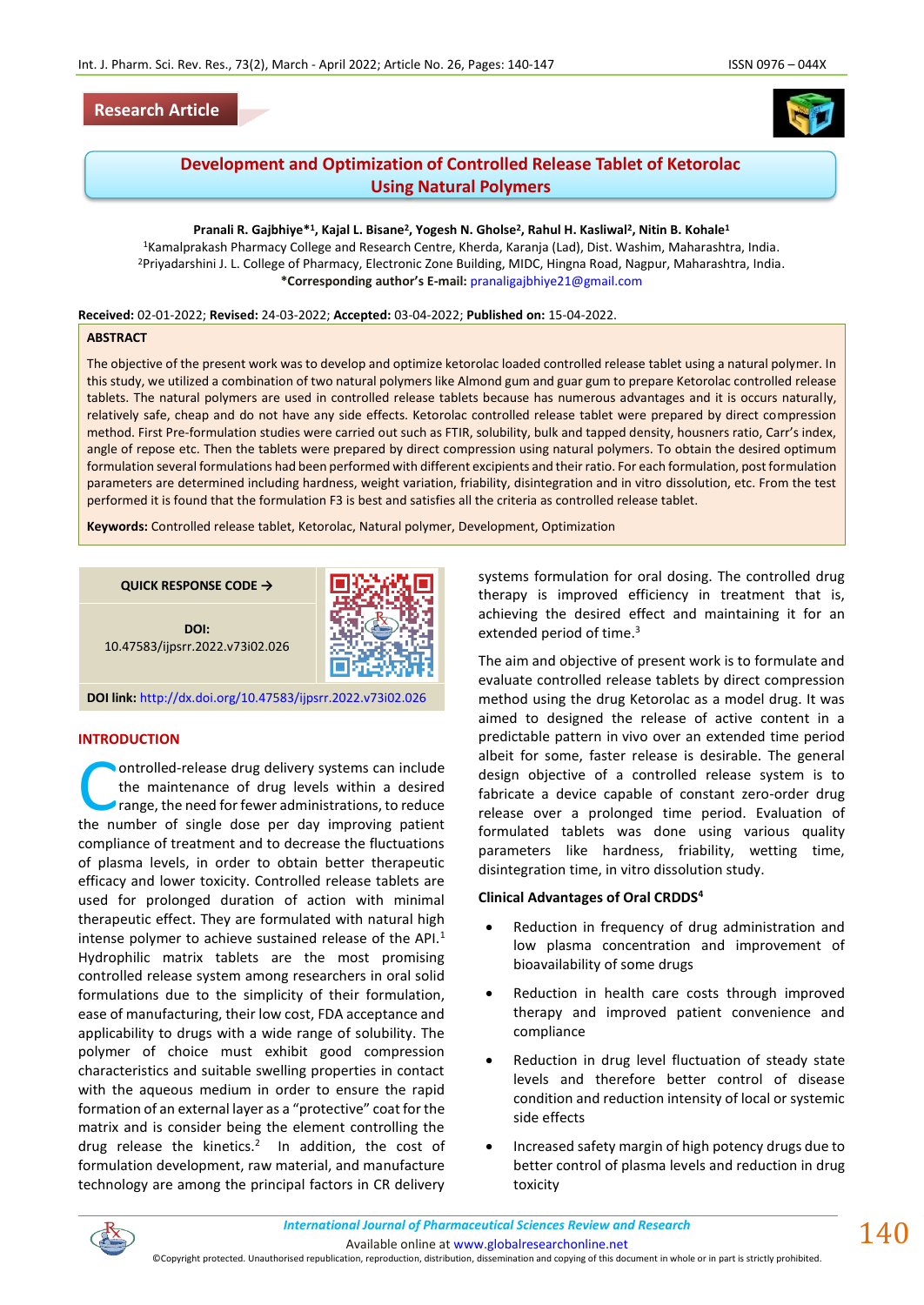• Maximum utilization of drug enabling reduction in total amount of dose administered and Stabilization of medical condition (because of more uniform drug levels)

### **Potential Limitations of Oral CRDDS<sup>5</sup>**

- Delay in onset of drug action
- Possibility of dose dumping in the case of a poor formulation strategy
- Increased potential for first pass metabolism
- Greater dependence on GI residence time of dosage form
- Cost per unit dose is higher when compared with conventional doses

#### **Materials and methods**

**Materials:** Ketorolac, was a gift sample from Zim Laboratories, Kalmeshwar, India; Natural polymers: Almond gum and Guar gum purchased from the local market, Nagpur, India; Microcrystalline cellulose (MCC), Magnesium stearate, Talc, Mannitol were purchased from Loba chemie Pvt Ltd. Mumbai, India. All other chemicals and solvents were of analytical reagent grade.

### **Evaluation of controlled release tablet**

### *Pre-compression parameters<sup>6</sup>*

### **Organoleptic properties**

A small amount of sample is examined by simple visualization and colour, texture etc. were determined.

# **Solubility studies**

A small quantity of the drug sample was taken in a test tube and the solubility was determined by dissolving the drug in 1 ml of various solvents.

# **Bulk Density (ρB)**

Bulk density is determined by a constant mass method using measuring cylinder. The bulk density of a powder is the ratio of the mass of an untapped powder sample to its volume, including the contribution of the inter-particulate void volume.

It is expressed in gm/ml and is given by

Bulk density (ρB) = M/Vo

Where,  $M =$  mass of the powder (weight taken in g)

Vo = Void volume (Untapped Volume in ml)

# **Tapped density (ρT)**

Tapped volume is measured by taping measuring cylinder till there is no change of reading. It is expressed in gm/ml and is given by

#### Tapped density  $(pT) = M/Vf$

Where  $M =$  mass of the powder (weight taken in g)

Vf= Tapped Volume (Final bulk volume after tapped in ml)

# **Hausner ratio**

Hausner ratio is an indirect index to predict of powder flow. It is calculated by the following formula.

Hausner ratio = Tapped density ( $\rho T$ )/Bulk density ( $\rho B$ )

**Compressibility index (Carr's index):** Compressibility index (Carr's index) is an indirect parameter to assume flow property of powder. Compressibility index determined by measuring the initial volume (Vo) and final volume (Vf) after complete tapings of powder sample in a measuring cylinder.

Compressibility index (CI) =(Vo–Vf)/Vo X 100

Alternatively, compressibility index may be calculated using measured values for bulk density (ρB) and tapped density (ρT) as follows.

Compressibility index =  $100 \times \{(\rho T - \rho B)/\rho T\}$ 

### **Angle of repose**

The angle of repose is the three-dimensional angle assumed by a cone-like pile of material formed by different methods. The method is fixed height method. In the fixed funnel, the method employs a funnel that was secured with its tip at a given height (2 cm), above the graph paper that was placed on a flat horizontal surface. Granules or tablet blend were carefully poured through the funnel until the apex of the conical pile just touches the tip of the funnel. Thus, with r being the radius of the base of the conical pile. The angle of repose is calculating using formula.

Angle of repose 
$$
(\theta)
$$
 = tan-1(h/r)

Where, h = height of the powder pile

r = radius of pile circle

#### **Absorption spectra of ketorolac**

The absorption spectra were prepared using phosphate buffer 6.8, in the range of 200-400 nm.<sup>7</sup>

# **Calibration curve of Ketorolac**

It was prepared by using UV spectrophotometer for this 100 mg of the drug was dissolved in phosphate buffer 6.8 and shaken for complete dissolve. Then it was filtered and dilution was done in such a way that the resultant sample was of 20, 40, 60, 80, 100 etc and was analysed under UV spectrophotometer at the λmax 323 nm.<sup>7</sup>

# **FTIR study**

The infrared spectrum was taken for the pure Ketorolac. FT-IR studies were carried by KBr disk method using computer mediated Fourier transformed infrared spectroscopy.<sup>8</sup>

**Preparation of Ketorolac controlled release tablets** Accurately weighed amounts of Ketorolac and diluents were blended. To this varying amount of sifted Almond



Available online a[t www.globalresearchonline.net](http://www.globalresearchonline.net/)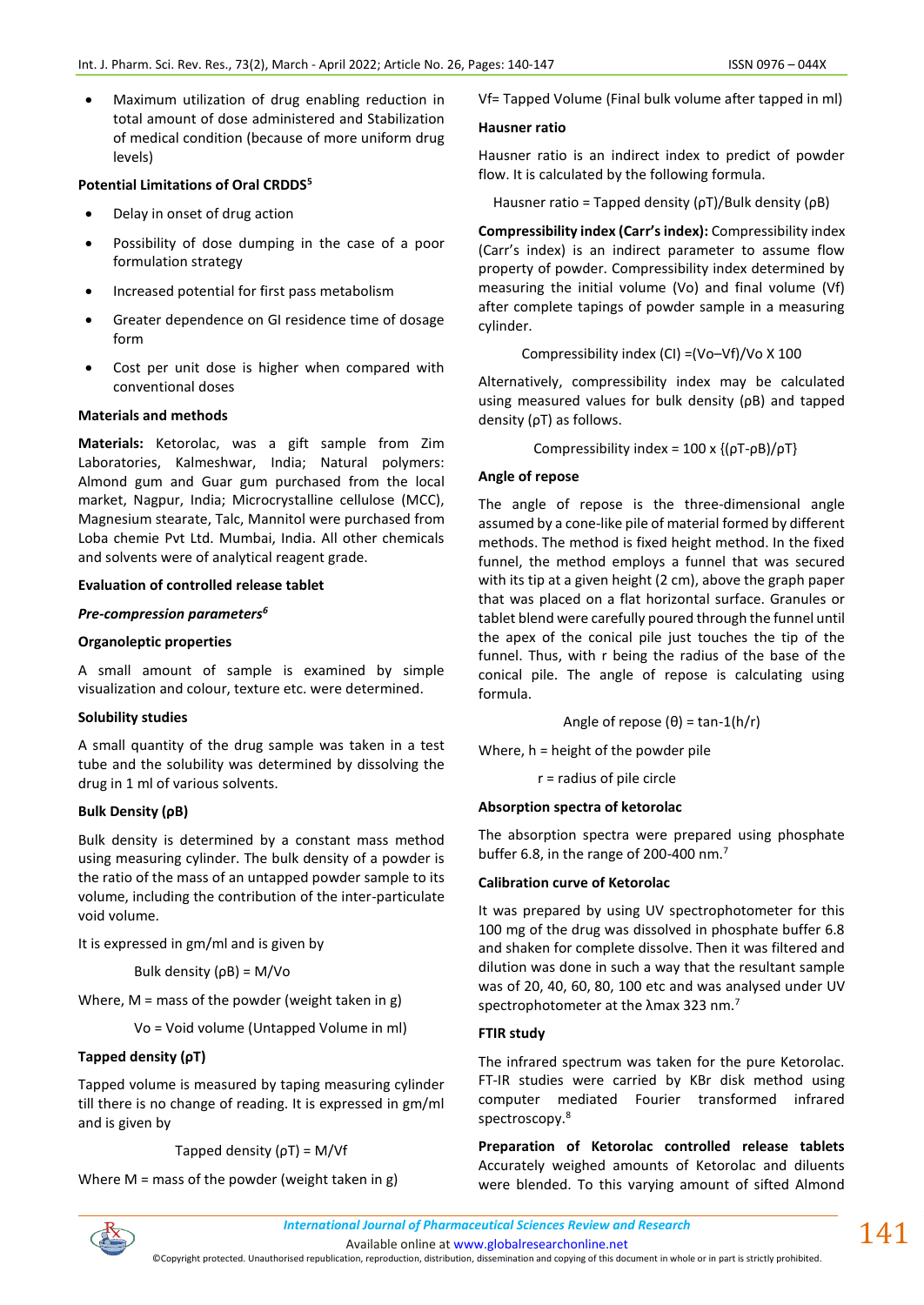gum and other excipients were added together blended and pass through sieve no. 40 and thus the mixture is ready for compression which was then compressed by an 8 mm punch in tablet punching machine.<sup>9</sup> Controlled release tablets of ketorolac were prepared by direct compression according to the formula given in table no. 1.

| Sr. No. | Composition (mg)           | F <sub>1</sub>           | F2(1:0.5) | F3(1:1) | F4(1:1.5) | F5(1:2) | F6(2:0.5) | F7(3:0.5) |
|---------|----------------------------|--------------------------|-----------|---------|-----------|---------|-----------|-----------|
| 1.      | Ketorolac                  | 10                       | 10        | 10      | 10        | 10      | 10        | 10        |
| 2.      | Almond gum                 | 10                       | 10        | 10      | 10        | 10      | 20        | 30        |
| 3.      | Guar gum                   | $\overline{\phantom{a}}$ | 5         | 10      | 15        | 20      | 5         | 5         |
| 4.      | Microcrystalline Cellulose | 266.94                   | 261.94    | 256.94  | 251.94    | 246.94  | 251.94    | 241.94    |
| 5.      | <b>Magnesium Stearate</b>  | 5                        | 5         | 5       | 5         | 5       | 5         | 5         |
| 6.      | <b>Talc</b>                | 8                        | 8         | 8       | 8         | 8       | 8         | 8         |
| 7.      | Mannitol                   | 0.06                     | 0.06      | 0.06    | 0.06      | 0.06    | 0.06      | 0.06      |
|         | <b>Total</b>               | 300                      | 300       | 300     | 300       | 300     | 300       | 300       |

\*All the quantities are in mg and for one tablet.

### **Post formulation studies**

### *Appearance*

Prepared tablets were observed and determined for any physical appearance including elegance, shape, colour, surface textures.<sup>10</sup>

### *Dimensional analysis*

Dimensional analysis includes Thickness and diameter of tablets were determined using Vernier Calliper. Randomly three tablets select from each batch and average values are calculated.<sup>10</sup>

# *Hardness test*

Hardness is measuring the force required to break the tablet using Monsanto hardness tester. The hardness of 3 tablets from a batch are determined. Hardness measured in kg/cm2.<sup>10</sup>

# *Weight variation test*

Weight variation test is carried out by taking Individual weights of 20 tablets randomly from the whole batch. Individual weights then compared with the average weight for the weight variations.<sup>10</sup>

 $PD = [(Wavg-Winitial)/(Wavg)] \times 100$ 

Where, PD = Percentage deviation,

Wavg = Average weight of tablet,

Winitial = Individual weight of tablet.

# *Friability test*

10 tablets were accurately weighted and place in the drum. Rotate the drum 100 times that means 25±1 rpm for 4 min, and remove the tablets. Remove any loose dust from the tablets and accurately weighed. A maximum mean mass loss from the three samples of not more than 1.0% is considered acceptable for most products.<sup>10</sup>

% friability = (Initial weight-final weight)/Initial weight x 100

### *Drug content*

5 tablets were powdered and 100 mg drug equivalent powder dissolved in buffer pH 7.5. The volume of the solution made up to 100 ml by that media. The solution was filtered and diluted 100times and analysed spectrophotometrically (Shimadzu, Model no: UV 1800240V) and further calculation carried out to determine drug content in one tablet.<sup>11</sup>

### *In vitro drug release study*

Those tests were carried out using dissolution test apparatus containing specified volume of 900 ml phosphate buffer 6.8 and the temperature were maintained at  $37\pm0.5^{\circ}$ C. The tablets are directly placed in a medium and immediately the paddles were started at the specified rate. Within the time interval specified 10 ml of sample are withdrawn. The samples were filtered and from the filtrate 1 ml was dilute to 10 ml. These samples are analysed and further calculation is carried out to get drug release. The drug released data were plotted and tested with zero order.<sup>12</sup>

#### **Drug release kinetic model studies13,14**

# *Zero order kinetics*

It describes the system in which the drug release rate is independent of its concentration. C represents the cumulative amount of drug released in time t and  $K_0$  is zero order release constant.

 $C = K_0 t$ 

# *First order kinetics*

It describes the drug release from the systems in which the release rate is concentration dependent. Whereby, Ct is the amount of drug released in time t, C0 is the initial concentration of drug and K1 is the first order release constant.

Log Ct =  $log CO - K_1t = 2:303$ 



Available online a[t www.globalresearchonline.net](http://www.globalresearchonline.net/)

©Copyright protected. Unauthorised republication, reproduction, distribution, dissemination and copying of this document in whole or in part is strictly prohibited.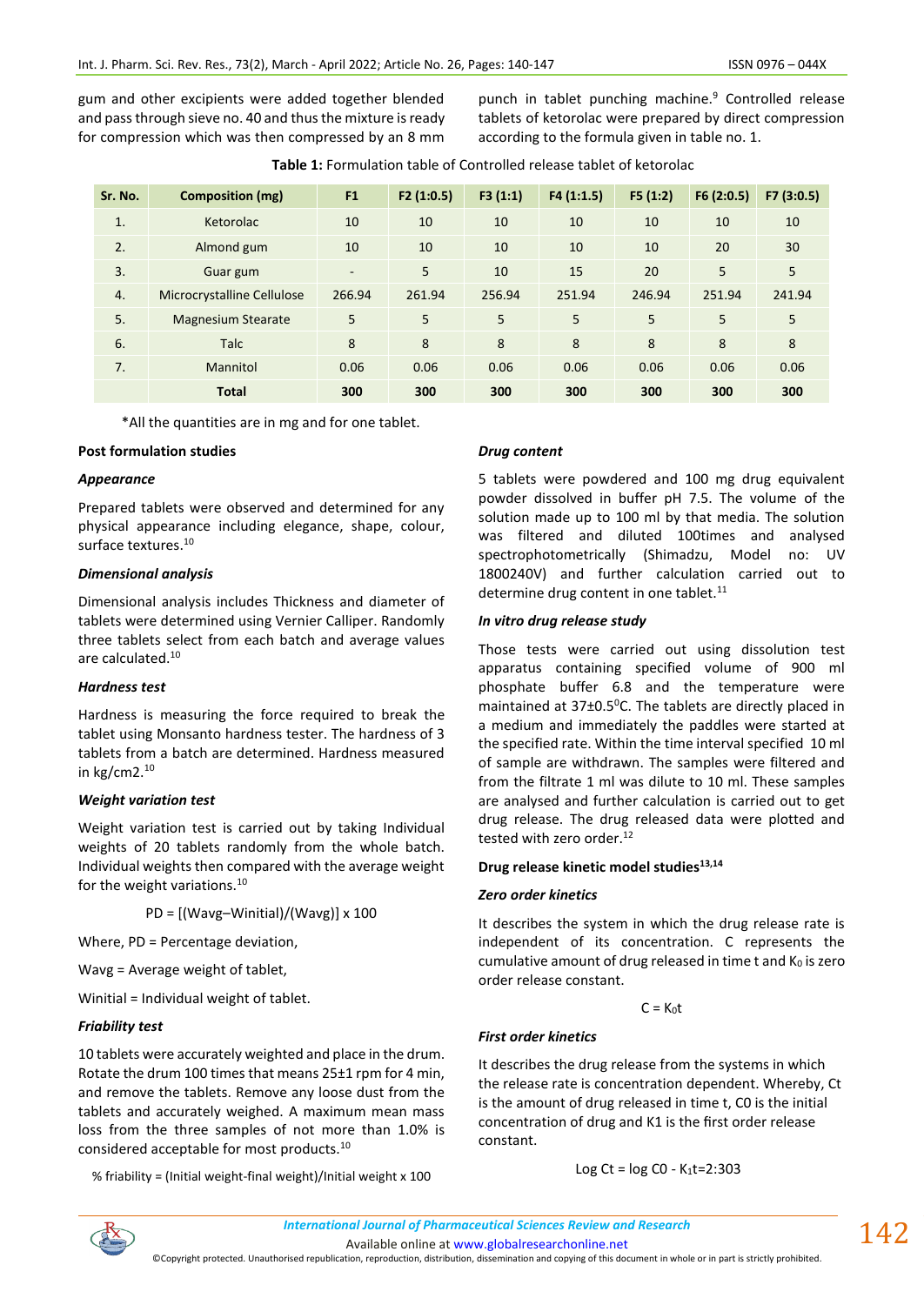### *Higuchi kinetics*

It describes the release from systems where the solid drug is dispersed in an insoluble matrix and the rate of drug release is related to the rate of drug diffusion. W represents the cumulative amount of drug released in time t and K2 is the Higuchi dissolution constant.

 $W = K_2 t^{1/2}$ 

#### *Hixson Crowell kinetics*

It describes the release from the systems, where it depends on the change in surface area and diameter of the tablets with time and mainly applies in systems, which erode over time. W represents the cumulative amount of drug dissolved at time t and K3 is the release constant.

 $(100-W)^{1/3}$ = 100<sup>1/3</sup>-K<sub>3</sub>t

#### *Korsmeyer Peppas equation*

It describes the drug release from the polymeric system in which release deviates from Fickian diffusion, as expressed in following equation. Where K4 is release constant, n is release exponent, indicative of the drug release mechanism and F represents the cumulative amount of drug dissolved in time t. For matrix tablets, if the release exponent  $n = 0.45$ , then the drug release mechanism is Fickian diffusion, and if  $0.45 < n < 0.89$ , then it is non-Fickian or anomalous diffusion. An exponent value of 0.89 is indicative of Case-II Transport or typical zero order release

Mt/M∞ =K4t n

### **RESULTS AND DISCUSSION**

#### **Pre-compression evaluation parameter**

#### *Determination of melting point*

The melting point of Ketorolac was determined by capillary tube method. The temperature at which the drug melted was found to be 165±2°C.

#### *Tapped density*

The values obtained for tapped density for all (F1-F7) formulations are tabulated in table no. 2. The values were found to be in the range from 0.477-0.714. This indicates good flow property of the powder.

#### *Bulk density (g/ml)*

The values obtained for Bulk density for all (F1-F7) formulations are tabulated in table no.2. The values were found to be in the range from 0.402-0.513.

#### *Hausner's ratio*

The values obtained for hausner's ratio for all (F1-F7) formulations are in fig.table no.2. Hausner's ratio value ranges between 1.101-1.140 indicating that the granules have the required flow property for compression.

### *Compressibility index (%)*

The values obtained for compressibility index for all (F1-F7) formulations are tabulated in table no.2. Compressibility index value ranges between 11.19-16.01 indicating that the powder have the good flow property for compression.

# *Angle of repose (θ)*

The values obtained for angle of repose for all (F1-F7) formulations are tabulated in table no.2.The values were found to be in the range from 23.53-27.23.

| Sr. No. | <b>Formulations</b> | Angle of<br>repose $(\theta)$ | <b>Bulk</b><br>Density $(g/ml)$ | <b>Tapped</b><br>Density $(g/ml)$ | <b>Compressibility Index or</b><br>Carr's Index (%) | Hausner's ratio  |
|---------|---------------------|-------------------------------|---------------------------------|-----------------------------------|-----------------------------------------------------|------------------|
| 1.      | F1                  | $25.24 \pm 0.04$              | $0.451 \pm 0.07$                | $0.481 \pm 0.18$                  | $13.21 \pm 0.11$                                    | $1.122 \pm 0.06$ |
| 2.      | F <sub>2</sub>      | $23.99 \pm 0.16$              | $0.481 \pm 0.05$                | $0.517 \pm 0.06$                  | $11.59 \pm 0.98$                                    | $1.112 \pm 0.07$ |
| 3.      | F <sub>3</sub>      | $23.53 \pm 0.05$              | $0.402 \pm 0.09$                | $0.477 \pm 0.23$                  | $11.19 \pm 0.18$                                    | $1.101 \pm 0.13$ |
| 4.      | F <sub>4</sub>      | $24.19 \pm 0.13$              | $0.432 \pm 0.14$                | $0.506 \pm 0.01$                  | $12.91 \pm 0.15$                                    | $1.120 \pm 0.17$ |
| 5.      | F <sub>5</sub>      | $24.77 + 0.18$                | $0.511 \pm 0.03$                | $0.714 \pm 0.11$                  | 14.09±0.06                                          | $1.124 \pm 0.15$ |
| 6.      | F <sub>6</sub>      | $26.99 \pm 0.15$              | $0.491 \pm 0.29$                | $0.542 \pm 0.17$                  | $14.91 \pm 0.14$                                    | $1.139 \pm 0.08$ |
| 7.      | F7                  | $27.23 \pm 0.17$              | $0.513 \pm 0.12$                | $0.498 + 0.19$                    | $16.01 \pm 0.06$                                    | $1.140\pm0.05$   |

**Table 2:** Pre-compression parameters of Controlled release tablet

#### **Determination of λ-max**

The maximum absorption for the drug ketorolac in Phosphate buffer pH 6.8 is shown in fig.1 and was found to be 323nm.



#### **Figure 1:** λ-max of Ketorolac



Available online a[t www.globalresearchonline.net](http://www.globalresearchonline.net/)

©Copyright protected. Unauthorised republication, reproduction, distribution, dissemination and copying of this document in whole or in part is strictly prohibited.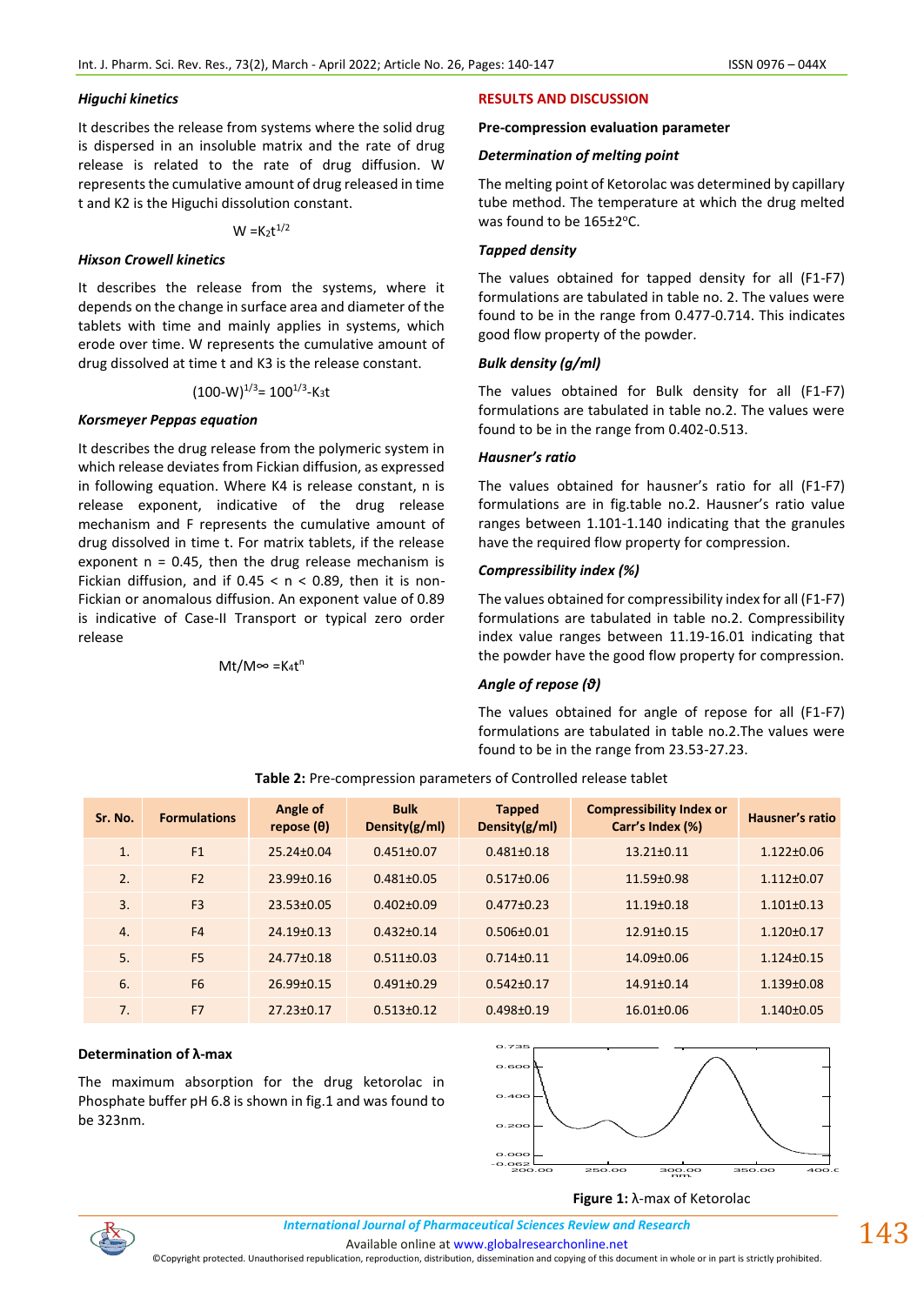#### **Calibration curve of a Ketorolac**

The calibration curve of pure Ketorolac is shown in fig.2 and it was found to be linear and it was found to obey Beer's- Lambert law within the concentration of 2µg/ml -10µg/ml and the regression co-efficient was found to be 0.9993.





### **Fourier Transformer-Infra red (FT-IR) studies**

The IR spectra of the drug and polymer combinations were compared with the standard and the characteristic peaks associated with specific functional groups and bonds of the molecule and their presence/ absence were noted. The overlay of the IR spectra of ketorolac and physical mixture of drug and polymers is shown in the Fig.3. The prominent peaks associated with functional groups like =C-H at 725 cm-1, C-F at 149 cm-1, C-N at 1274cm-1, C-H at 1456 cm-1, C=C at 1471 cm-1 were analysed. The range of peak values were found to be the same indicates that there was no interaction of ketorolac with different polymers confirming the stability of the drug in the formulations.



**Figure 3:** FTIR spectra of optimized formulation

### **Post-compression evaluation parameter**

#### *Dimensional analysis*

The dimensions determined for formulated tablets were tabulated in fig.4. Tablet mean thicknesses were almost uniform in all the formulations and were found to be in the range of 3.14mm– 4.10mm.





### *Hardness test*

The hardness test determined for formulated tablets were tabulated in fig.5.The measured hardness of tablets was range between 4.48kg/cm<sup>2</sup>– 5.51kg/cm<sup>2</sup>. Tablet hardness was increased as increasing the compression force. This ensure good handling characteristics of all batches.





#### *Weight variation test*

The percentage weight variation for all formulations was shown in fig.6. All the tablets passed weight variation test as the % weight variation was within the pharmacopeial limits. The weight of all the tablets was found to be uniform with low standard deviation values.



*International Journal of Pharmaceutical Sciences Review and Research International Journal of Pharmaceutical Sciences Review and Research*

Available online a[t www.globalresearchonline.net](http://www.globalresearchonline.net/)

©Copyright protected. Unauthorised republication, reproduction, distribution, dissemination and copying of this document in whole or in part is strictly prohibited.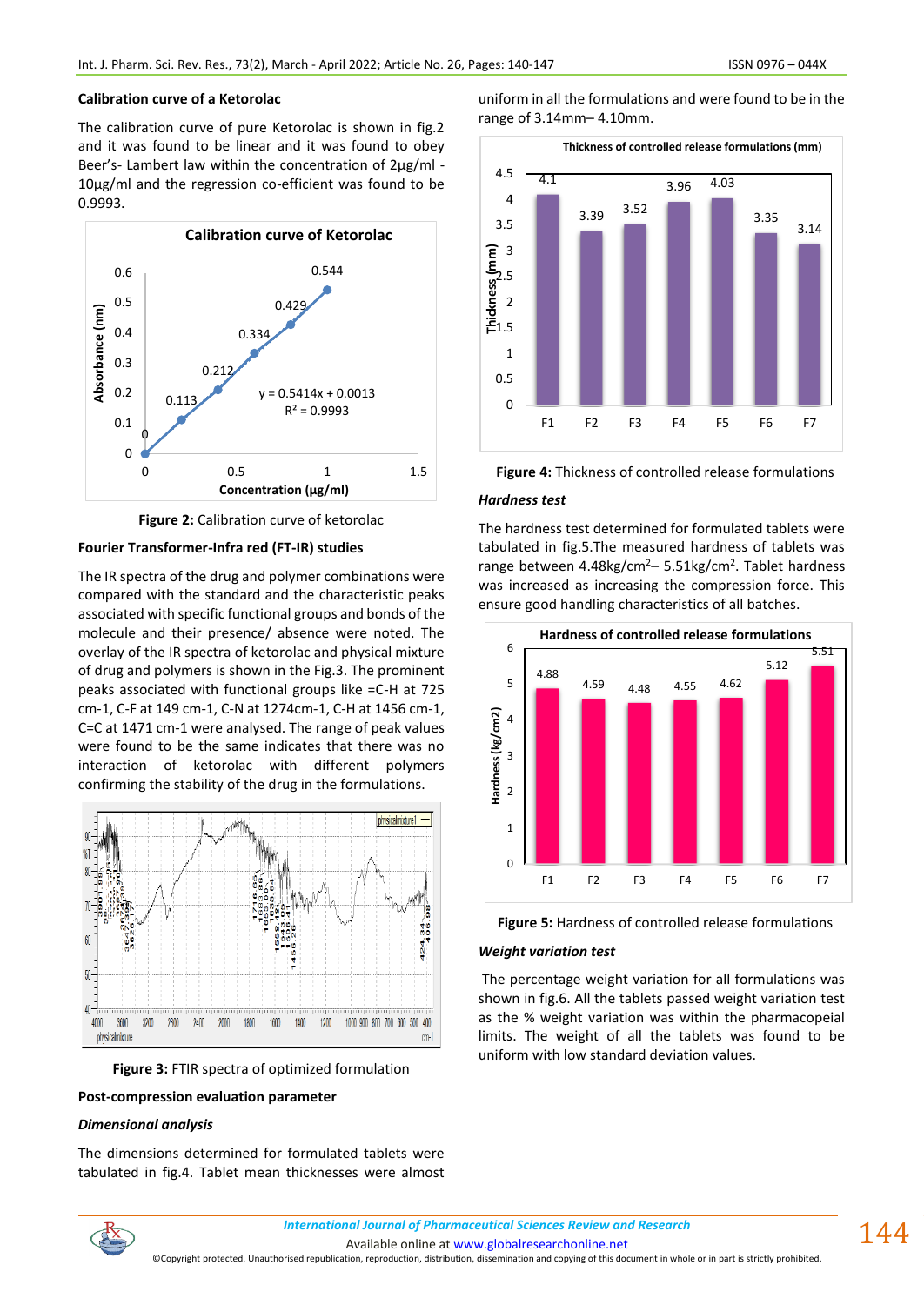

**Figure 6:** Weight variation of controlled release formulations

# *Friability test*

The values of friability test were tabulated in fig.7. The % friability was not more than 1% in all the formulations ensuring that the tablets were mechanically stable.



**Figure 7:** Friability of controlled release formulations

# *Content uniformity*

The content uniformity of the tablet was shown in fig.8 and the percentage of drug content was found to be between 96.59%-98.68% of ketorolac, which was within acceptable limits.



**Figure 8:** Content uniformity of controlled release formulations

# *In-vitro drug release study*

The cumulative % drug release of Ketorolac tablet is shown in fig.9. Among all the 7 formulations F3 shows the maximum drug release as compared to other formulation.





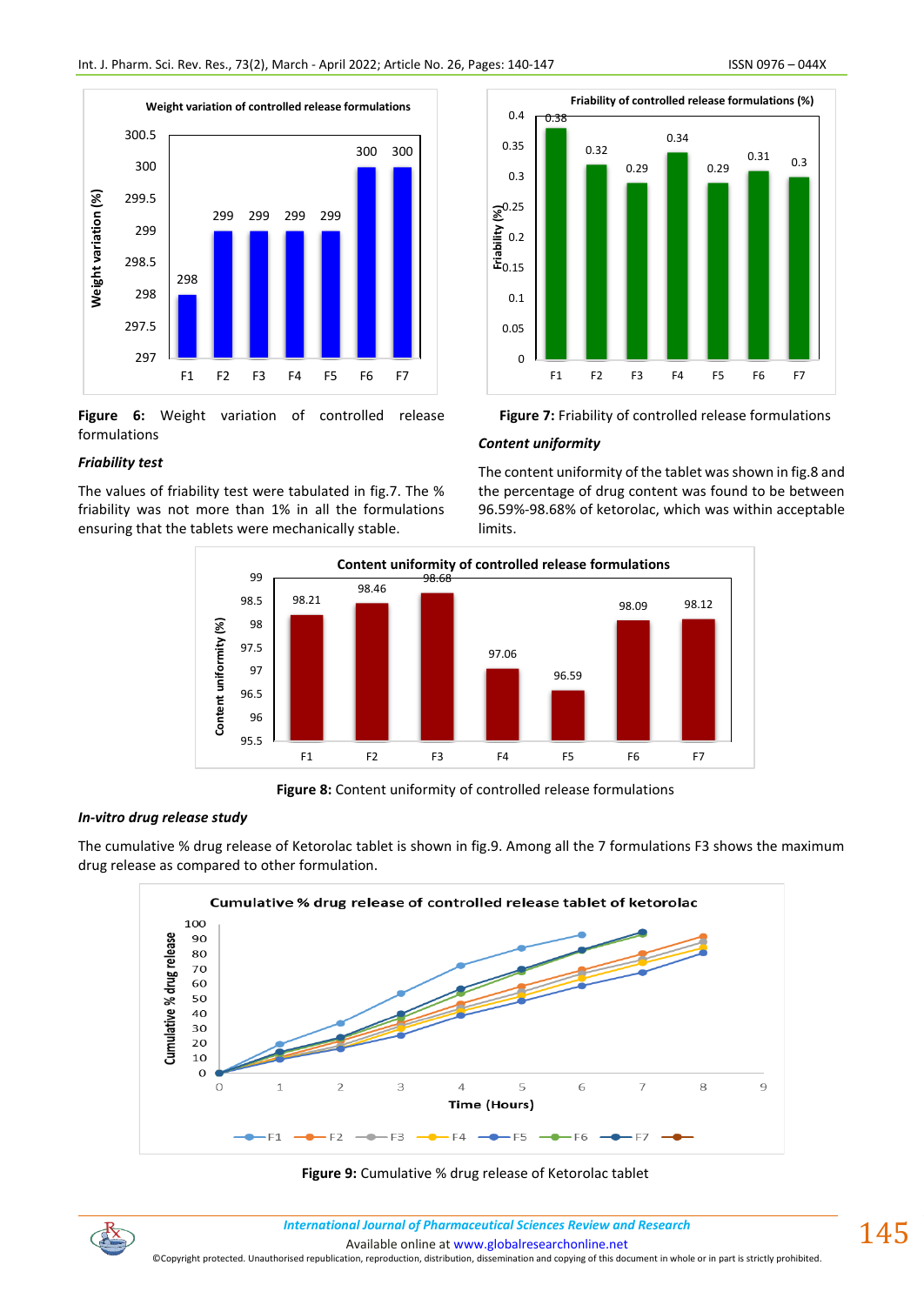**Drug Release Kinetics Models:** The drug release kinetic study was shown in table.3

| <b>Formulations</b> | <b>Zero Order</b><br><b>Kinetics</b> |       | <b>First Order</b><br><b>Kinetics</b> |              | <b>Higuchi Kinetics</b> |        | Korsmeyer-<br><b>Peppas</b> |       | <b>Hixson- Crowell</b><br><b>Kinetics</b> |          |
|---------------------|--------------------------------------|-------|---------------------------------------|--------------|-------------------------|--------|-----------------------------|-------|-------------------------------------------|----------|
|                     | $R^2$                                | K     | $R^2$                                 | $\mathsf{K}$ | $R^2$                   | K      | $R^2$                       | N     | $R^2$                                     | K        |
| F1                  | 0.677                                | 3.806 | 0.918                                 | $-0.321$     | 0.888                   | 22.523 | 0.954                       | 0.446 | 0.842                                     | $-0.191$ |
| F <sub>2</sub>      | 0.839                                | 4.028 | 0.973                                 | $-0.245$     | 0.972                   | 22.387 | 0.985                       | 0.513 | 0.982                                     | $-0.172$ |
| F <sub>3</sub>      | 0.958                                | 3.716 | 0.990                                 | $-0.090$     | 0.988                   | 19.503 | 0.998                       | 0.693 | 0.999                                     | $-0.100$ |
| F <sub>4</sub>      | 0.919                                | 4.155 | 0.926                                 | $-0.216$     | 0.991                   | 21.761 | 0.997                       | 0.532 | 0.988                                     | $-0.161$ |
| F <sub>5</sub>      | 0.959                                | 4.122 | 0.918                                 | $-0.145$     | 0.982                   | 21.552 | 0.993                       | 0.650 | 0.994                                     | $-0.135$ |
| F <sub>6</sub>      | 0.884                                | 2.333 | 0.951                                 | $-0.036$     | 0.990                   | 12.680 | 0.990                       | 0.599 | 0.934                                     | $-0.048$ |
| F <sub>7</sub>      | 0.947                                | 4.281 | 0.946                                 | $-0.161$     | 0.999                   | 22.457 | 0.994                       | 0.750 | 0.997                                     | $-0.144$ |

**Table 3:** Drug Release Kinetics Models

# **CONCLUSION**

In this study, we utilized a combination of two natural polymers like Almond gum and guar gum to prepare Ketorolac controlled release tablets. The natural polymers are used in controlled release tablets because has numerous advantages and it is occurring naturally, relatively safe, cheap and do not have any side effects. The FTIR Spectra indicated the absence of probable chemical interaction between the drug and polymers. The physicochemical evaluation data indicates that almost both the natural polymers were found to be good and demonstrated satisfactory physicochemical characteristics. Surface pH of drug and natural polymers was very close to the Gastric pH, indicated negligible irritation to the GIT. The drug content studies showed uniform and homogeneous distribution of drug into the tablets.

In this study, among 7 formulations, F3 is optimized based on the pre and post compression evaluation parameters. This indicates that the similar quantity of polymers required to prepare the controlled release tablet of ketorolac and the release data of the controlled release tablet best fit korsmeyer-peppas model with n=0.693 value.

# **REFERENCES**

- 1. Hossain A, Kumarshill S, Khan H, Moazzem SM, Uddin MN, Formulation of Ketorolac Tromethamine for Controlled Release in Gastrointestinal and Colonic Delivery System, Indian Journal of pharmacy, 2018; 29: 49-59.
- 2. Sunayana RS, Gowada DV, Gupta VN, Sivadasu P, Manjunath M, Formulation Development and Evaluation of Almond Gum Based Sustained Release Matrix Tablet of Indomethacin, Asian Journal pharmaceutical and Clinical Research. 2018: 12.
- 3. Vishwakarma S, Patel A, Patel S, Dwivedi N, Formulation and Evaluation of Controlled Release Tablet of Lamotrigine, International Journal of Pharmaceutical Biology, 2018; 9: 151-156.
- 4. Ganesh KY, Sreekanth J, Satyavati D, Formulation Development and Evaluation of Sustained Release Matrix Tablets of Vildagliptin – Synthetic and Natural Polymers, Asian Journal of Pharmacy, 2015; 9: 26-33.
- 5. Indian Pharmacopoeia, Published by The Indian Pharmacopoeia Commission, Ghaziabad, Gov of India Ministry of Health and Family Welfare, 2014; 2: 2039- 2040.
- 6. Rane DR, Gulve HN, Patil VV, Thakare VM, Patil VR, Sharma A. Formulation and evaluation of aceclofenac fast dissolving tablets, International Journal of Pharmaceutical Life Science, 2011; 2:681-6.
- 7. Sonje A, Yadav A, Chandra A, Jain DA, Formulation and evaluation of immediate release tablet of antihypertensive drugs according to bcs system, International Journal of therapeutic Application, 2012; 7:18-24.
- 8. Sharma A, Jain A, Purohit A, Jatav R, Sheorey RV. Formulation and evaluation of aceclofenac fast dissolving tablets, International Journal of Pharmaceutical Life Sciences, 2011; 2: 681-6.
- 9. Sinha RV, Trehan A, Biodegradable microsphere for protein delivery. Journal of Control Release, 2003; 90: 261-280.
- 10. Verma KR, Kaushal MA, Garg S, Development and evaluation of extended-release formulations of isosorbide mononitrate based on osmotic technology, International Journal of pharmacy, 2003; 263: 9-24.
- 11. Arora R, Srivastava KA, Rani M, Mishra B, Investigation on osmotic matrix tablets as controlled delivery system of ketorolac tromethamine, Acta Pharmaceutica Turccica, 2002; 44: 87-96.
- 12. Patra NC, Rao BM, Yadav SK, Influence of some cellulose ethers on the release of propranolol hydrochloride from guar gum matrix tablets, Indian



Available online a[t www.globalresearchonline.net](http://www.globalresearchonline.net/)